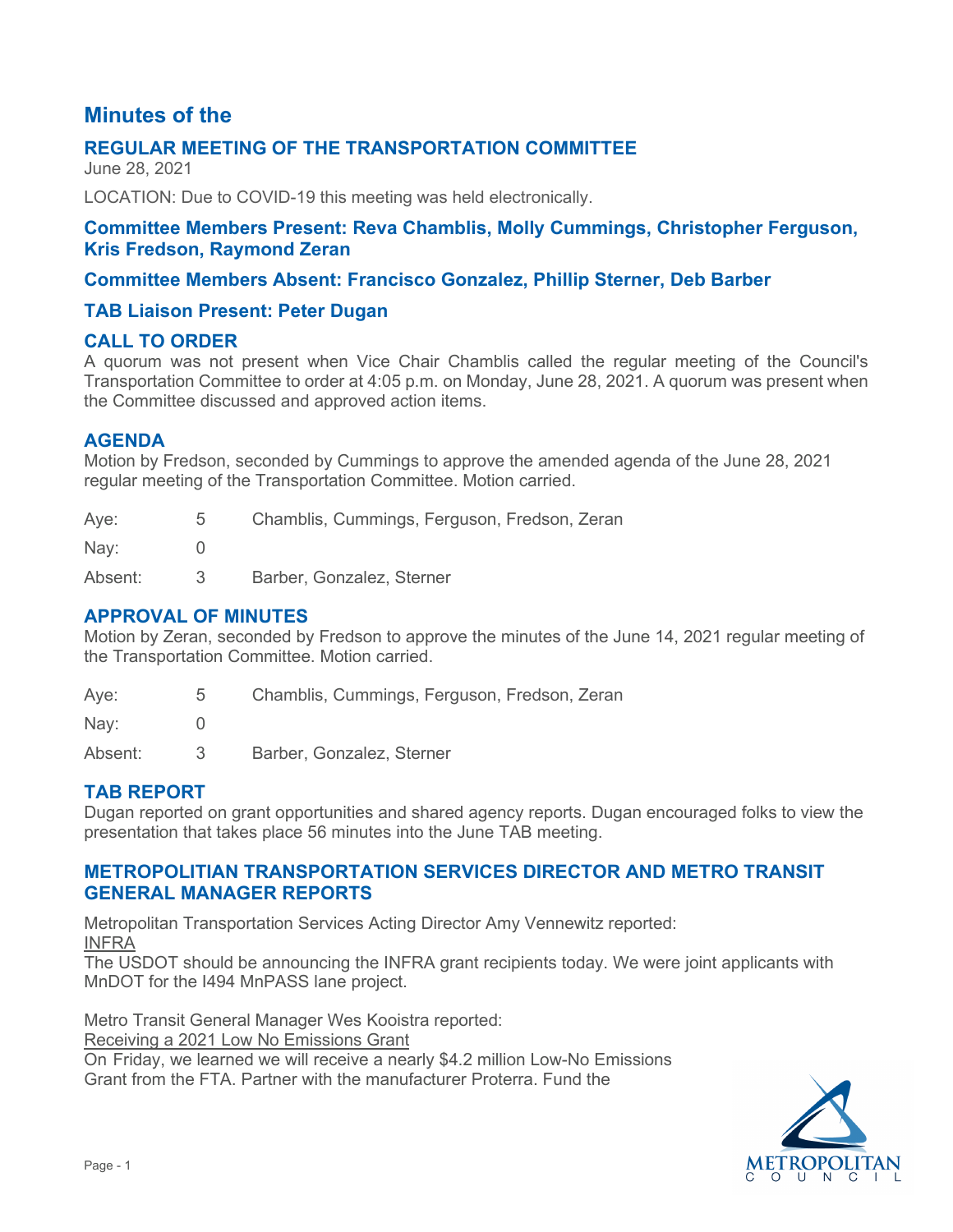incremental difference for eight of their 40-foot buses. The eight new buses will be used on core local routes to gain more experience with battery electric buses

#### Legislative Update

House and Senate passed the Transportation Omnibus bill last week. Governor signed into law on Saturday. Several transit provisions we are grateful for. Highlights include: Received our general fund base appropriation, Senate passed bill at the end of regular session cut all but \$5,000 of our base for the coming biennium. Legislature decided to make Metro Mobility a forecasted program. Provision goes into effect on July 1, 2024. Applies beginning with the November 2024 forecast for each fiscal year beginning on or after July 1, 2025. The bill includes a \$57.5 M one-time general fund appropriation for arterial BRT. The bill was just signed into law over the weekend. We have more work to do to detail exactly how the Council may designate these new funds. At this point, it's fair to say that between last fall's \$55 million in the state bonding bill and this new \$57.5 million, Metro Transit will be able to transform how we delivers these projects. We anticipate the appropriation will complete the funding for E Line (Hennepin/France). The amount going to E Line will be determined as the project budget develops and from applicable remaining funds from last year's \$55 million bonding bill for the D Line and B Line. These funds will also help advance the F Line (Central/University). The fact that money is available much earlier in the process for this line means that Metro Transit may be able approach the F Line funding differently, including by possibly using these new funds as local match for FTA Small Starts funding. If successful, federal funding opportunities leveraged by the appropriation mean Metro Transit could possibly even begin work on additional future lines with remaining state funds. The next programmed arterial BRT line is the METRO G Line (Rice/Robert). Includes \$250,000 in one-time funding to produce a Zero Emissions Transition Plan. \$250,000 to develop a zero-emissions transit vehicle plan. Must provide a plan to the legislature by February 15, 2022 and revise it every 5 years afterwards. This plan and funding will complement the work already underway through the master contracts passed by the Council in May. Includes Regional Transit Capital Bonds – total of \$98.4M for next two years. Provides \$250,000 to the Council to analyze transit improvements in the trunk highway 55 corridor from Medina to downtown Minneapolis. The analysis must include options for highway BRT. The appropriation also requires a non-state match. This did not include administrative citations authority, which is a big disappointment.

#### Preview of July "Stronger/Better" presentations

In July, we have a two-part series of presentations about our plans to emerge from the pandemic a stronger transit system. At your July 12 meeting, we will present the first part of this two-part series. Data we are watching regarding ridership trends and how this informs our decisions about which service to prioritize bringing back or increasing. Overview of the quarterly service changes going into effect with the August pick. Update on operator hiring, since operator numbers will be the primary factor in how much service we bring back. Will take a moment to say we had two successful one-day hiring events last Wednesday and Saturday. 65 people attended our hiring events last week and 60 were interviewed. 42 passed the interview and minimum qualifications so we're now working hard to get their materials through the background process. We'll be starting new hires as quickly as all information is verified and the pre-employment physical is completed. Then, at your July 26 meeting, we will present Part 2 of this presentation. Part 2 will focus on our multi-pronged approach to improving the customer experience and rebuilding confidence in transit. This umbrella of improvements includes: Our approach to future service changes beyond the August pick, Our commitment to service reliability, Improvements to security, Improving the conditions of our vehicles and facilities, Transit fare promotions or product changes. Our goal is to provide you with this whole-cloth picture before the end of July, so you can see how we are approaching this historic, transformative time in public transit

Cummings voiced appreciation for staff work on legislative matters. Cummings asked about the status on electric buses. Kooistra said the chargers on nearing the end of manufacturing and the hope is to have them back on the chargers by the end of the summer.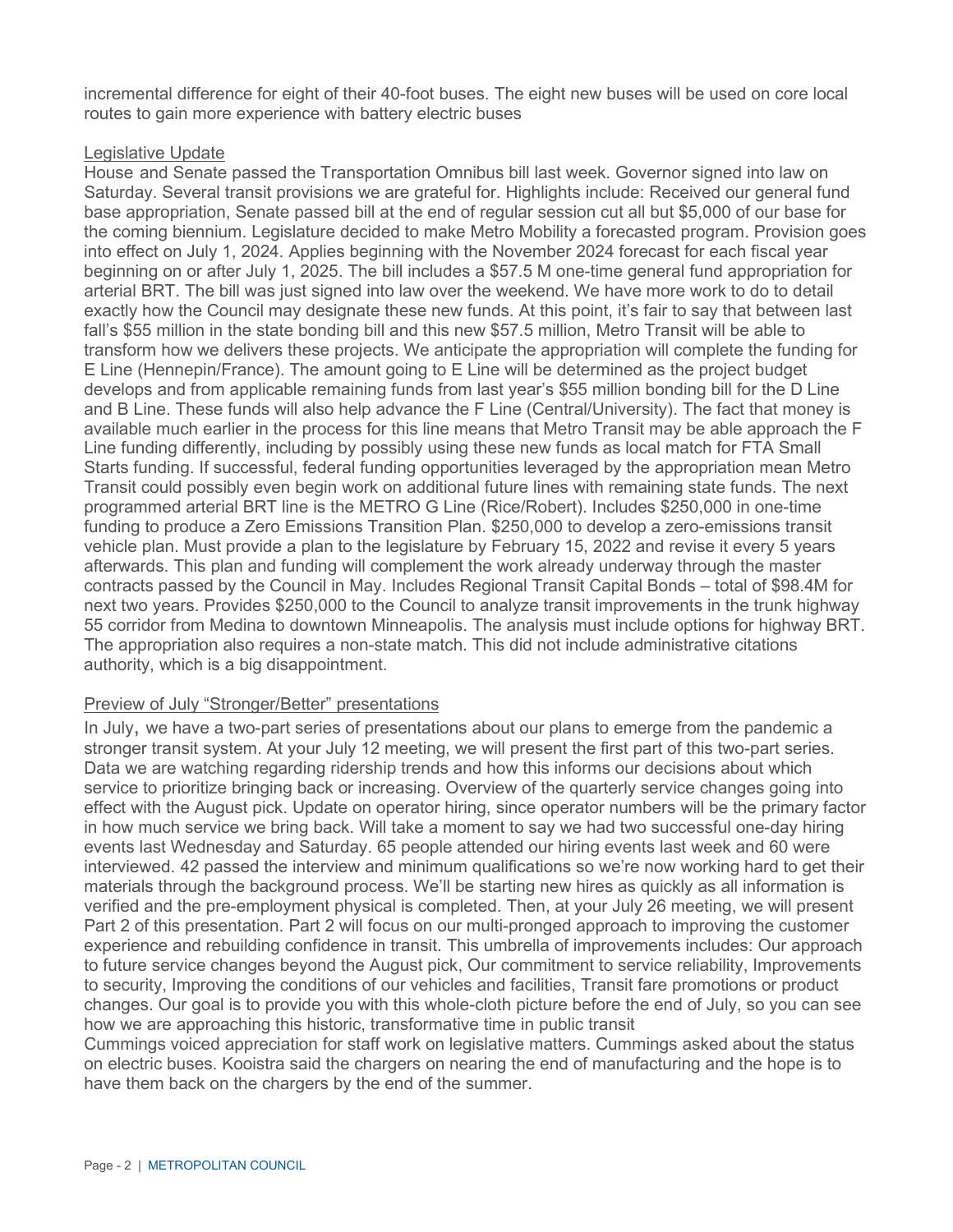### **BUSINESS**

#### **Consent Items:**

There were no items on the consent agenda.

#### **Non-Consent Items:**

1. **2021-145:** Positive Train Control (PTC) Software Support Amendment #3 Contract 17M165 Metro Transit Commuter Rail Director Tony Hebert presented this item.

There were no questions or comments from Council Members.

Motion by Zeran, seconded by Fredson:

That the Metropolitan Council authorizes the Regional Administrator to execute a sole source Amendment #3 to Contract 17M165 with Wabtec Railway Electronics, Inc. (WRE) for maintenance and support of Positive Train Control software for a total contract amount not to exceed of \$684,147.07.

Motion carried. Hearing no objection, Chair Chamblis stated this item could proceed as Consent to Council.

| Aye:    | 5   | Chamblis, Cummings, Ferguson, Fredson, Zeran |
|---------|-----|----------------------------------------------|
| Nay:    |     |                                              |
| Absent: | -3- | Barber, Gonzalez, Sterner                    |

#### **INFORMATION**

1. Arterial BRT Program Update

Metro Transit BRT Assistant Director Katie Roth presented this item.

There were no questions or comments from Council Members.

#### **Non-Consent Items:**

2. **2021-152:** METRO D Line – Amendment to Design and Construction Administration Services Contract 18P182

Metro Transit BRT Project Manager Shahin Khazrajafari presented this item.

There were no questions or comments from Council Members.

Motion by Fredson, seconded by Cummings:

That the Metropolitan Council authorize the Regional Administrator to execute Amendment 1 to contract 18P182 with HDR Engineering, Inc. for design and construction support services for the D Line BRT Project, to increase the contract value by \$2,640,810, for a revised contract value not to exceed \$11,926,474.

Motion carried. Hearing no objection, Chair Chamblis stated this item could proceed as Consent to Council.

| Aye: |  | Chamblis, Cummings, Ferguson, Fredson, Zeran |  |  |
|------|--|----------------------------------------------|--|--|
|      |  |                                              |  |  |

Nay: 0

Absent: 3 Barber, Gonzalez, Sterner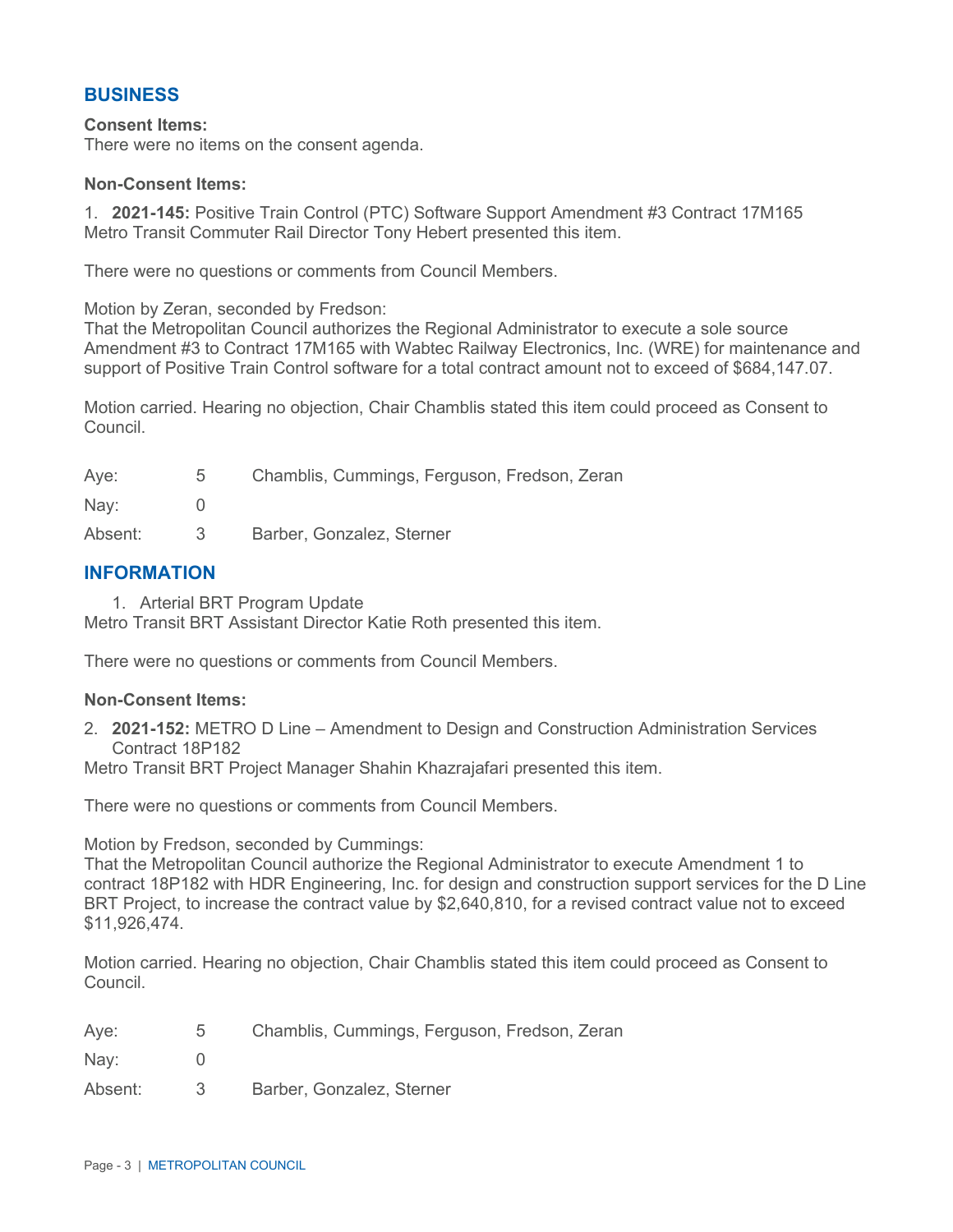3. **2021-153:** METRO B Line – Authorization to Release Recommended Corridor Plan for Public Comment

Metro Transit Senior Planner Adam Smith presented this item.

Chair Chamblis asked for new graphics on demographics.

Motion by Fredson, seconded by Cummings: That the Metropolitan Council:

- Authorize release of the METRO B Line Recommended Corridor Plan for public review and comment
- Direct staff to collect comments through Friday, August 13, 2021, summarize comments, and report the findings to the Metropolitan Council

Motion carried. Hearing no objection, Chair Chamblis stated this item could proceed as Consent to Council.

Aye: 4 Chamblis, Cummings, Fredson, Zeran

Nay: 0

Absent: 4 Barber, Ferguson, Gonzalez, Sterner

4. **2021-154:** Trapeze/TransitMaster Sole Source for Bus Hardware Upgrade 21P163 Metro Transit Business Systems Analyst Richard Paulson presented this item.

There were no questions or comments from Council Members.

Motion by Zeran, seconded by Fredson:

That the Metropolitan Council authorize, award and execute sole source contract 21P163 with Trapeze Group, in the amount not to exceed \$1,389,999 for Bus Hardware Upgrade.

Motion carried. Hearing no objection, Chair Chamblis stated this item could proceed as Consent to Council.

Aye: 5 Chamblis, Cummings, Ferguson, Fredson, Zeran

Nay: 0

Absent: 3 Barber, Gonzalez, Sterner

5. **2021-157:** Approval of Ramsey County, FTA Pilot Program for TOD Planning (Rush Line) 21I001 Metro Transit Senior Project Manager Kathryn Hansen presented this item.

There were no questions or comments from Council Members.

Motion by Fredson, seconded by Cummings:

That the Metropolitan Council authorize the Regional Administrator to negotiate and execute Intergovernmental Agreement 21I001, which is a pass-through Subrecipient Grant Agreement (SGA) with Ramsey County for the \$1,250,000 FTA Pilot Program for a TOD Planning grant award.

Motion carried. Hearing no objection, Chair Chamblis stated this item could proceed as Consent to Council.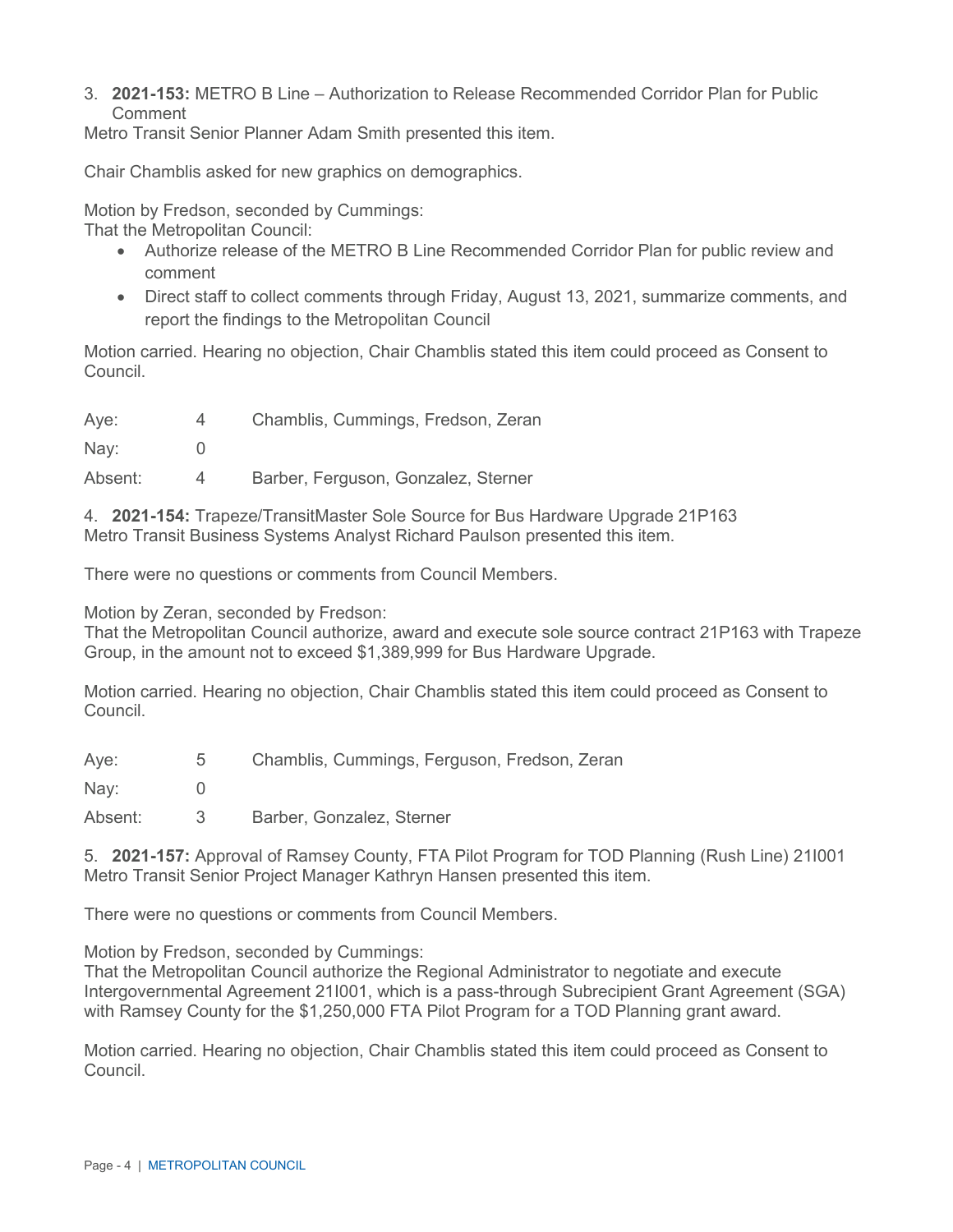Aye: 5 Chamblis, Cummings, Ferguson, Fredson, Zeran

Nay: 0

- Absent: 3 Barber, Gonzalez, Sterner
- 6. **2021-164:** SWLRT (Green Line Extension) Civil Construction Change Order Grouting for the Kenilworth Tunnel Construction

Metro Transit Assistant General Manager Jim Alexander presented this item.

Cummings noted that this was responsive and necessary.

Motion by Cummings, seconded by Zeran:

That the Metropolitan Council (Council) authorize the Regional Administrator through the Southwest Light Rail Transit (SWLRT) Council Authorized Representative to negotiate and execute a change order for Contract 15P307A with Lunda McCrossan Joint Venture (LMJV) in an amount not to exceed \$4,354,203.30 for grouting for the Kenilworth Tunnel construction.

Motion carried.

| Aye:          | 5 | Chamblis, Cummings, Ferguson, Fredson, Zeran |
|---------------|---|----------------------------------------------|
| $\text{Nay:}$ |   |                                              |
| Absent:       | 3 | Barber, Gonzalez, Sterner                    |

7. **2021-165:** Metropolitan Transportation Services Agency Safety Plans (ASP) Metropolitan Transportation Services Bus Safety Manager Andrew Brody presented this item.

There were no questions or comments from Council Members.

Motion by Cummings, seconded by Fredson:

That the Metropolitan Council adopt Revision 1 of the MTS Agency Safety Plan as required by 49 CFR Part 673.

Motion carried. Hearing no objection, Chair Chamblis stated this item could proceed as Consent to Council.

Aye: 5 Chamblis, Cummings, Ferguson, Fredson, Zeran

Nav: 0

Absent: 3 Barber, Gonzalez, Sterner

### **INFORMATION**

2. Minneapolis Bus Garage

Metro Transit Engineering and Construction Manager Robert Rimstad, Construction Services Manger Lisa Kline and Construction Manager Stan Owens presented this item.

Chamblis voiced appreciation for the ways that solar energy is being used and water is being conserved.

3. Metro Transit Mobile App Transition